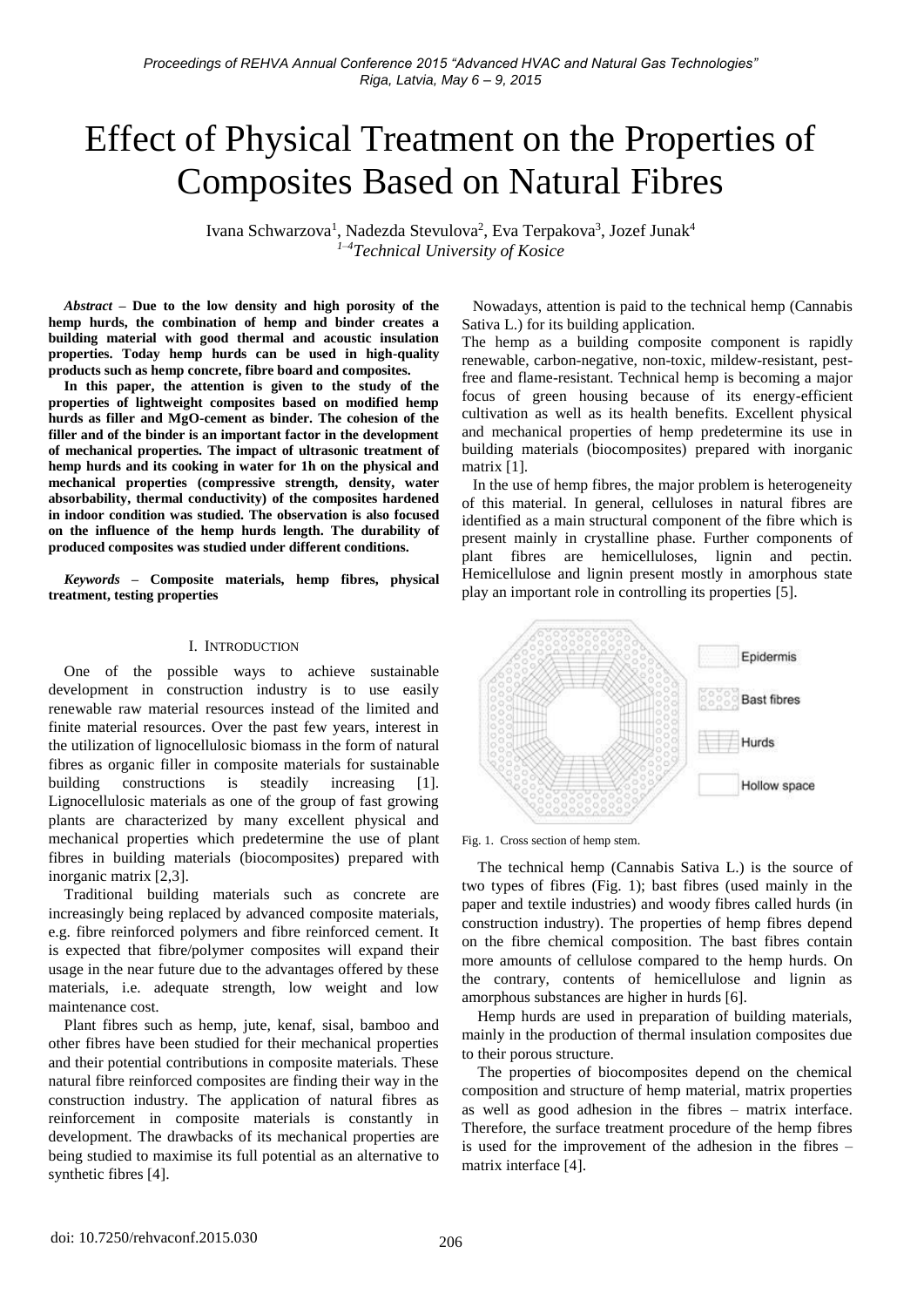The most interesting aspect about hemp fibres is their positive environmental impact and their rapid renewability. The use of cellulosic fibres as reinforcement in composites is influenced by the shape, properties and the portion of fibres. Key problem for successful application of hemp hurds as reinforcement in biocomposites is its heterogeneity and related incompatibility with matrix. The incompatibility between natural fibres and matrix leads to low interface strength in comparison to glass or carbon fibre composites. The major cause of this drawback is the presence of hydroxyl and other polar groups in natural fibres which makes them hydrophilic in nature. Many research projects have been devoted to the study of enhancement of the adhesion at the fibres–matrix (polymer or mineral) interface, using of various methods for modification of the surface fibres and matrix [7-9]. Optimizing the adhesion of fibres consists in their pre-treatment leading to removing impurities and amorphous components (pectin, lignin, hemicellulose) and separation of bundles of fibres in the fibrils [9].

In this paper, the attention is given to physical modification of technical hemp and to the use of modified hemp hurds as organic filler in composites as well as testing of physical and mechanical properties of lightweight composites with nonconventional binder MgO-cement.

## II.MATERIAL AND METHODS

## *A. Material*

In this experimental study, the technical hemp hurds (coming from Netherlands company Hempflax) were used as a filler in composite materials.



Fig. 2. Hemp hurds slices.

This material (Fig. 2) contains more hurds material than bast fibres. The used hemp material was polydispersive with a wide particle length distribution (8-0.063 mm). The mean particle length of hemp hurds was 1.94 mm. Density of hemp material was 117.5 kg·m<sup>-3</sup>. A milled and oven-dried sample was used for the determination of chemical composition of hemp hurds. The chemical composition of used hemp material is shown in Table I.

TABLE I ESTIMATED CHEMICAL COMPOSITION OF HEMP HURDS

| Percentage of components of hemp hurds |                           | $\lceil \% \rceil$ |
|----------------------------------------|---------------------------|--------------------|
| Holocellulose                          | Cellulose                 | 42.6               |
|                                        | Hemicellulose             | 29.1               |
|                                        | Lignin                    | 23.7               |
|                                        | Toluene – ethanol extract | 2.8                |
|                                        | Ash                       | 18                 |

The content of holocellulose was determined by using the modified method according to Wisea. The quantitative determination of cellulose was performed by the Kürschner-Hoffer nitration method. The content of acid-insoluble (Klason) lignin was carried out by two-step hydrolysis of polysaccharides portion in sulphuric acid. Total ash content (mineral substances) was measured by combustion of sample and subsequent annealing. Toluene-ethanol extract containing mainly extractable waxes, fats, resins as well as water extractives was obtained by extraction in a Soxhlet apparatus for  $6 - 8$  h at  $90^{\circ}$ C.

For the preparation of composites based on hemp hurds, alternative binder MgO-cement consisting of caustic magnesite obtained by low temperature decomposition of natural magnesite (CCM 85, SMZ a.s. Jelsava, Slovakia), silica sand (Sastin, Slovakia) with the dominant component of  $SiO<sub>2</sub>$  (95-98 %) and sodium hydrogen carbonate (p.a) were used. MgO was milled in order to reduce its particle size. Dry milling was carried out in laboratory vibratory mill VM 4 for 5 min [10].

# *B. Modification of fibres*

The physical modification of dried hemp hurds was made in two ways.

At first, physical modification of hemp hurds surface was realized by its thermotreatment in hot water (100 °C) for 1 h. 100g of hemp hurds was added to 1 litre of distilled water.

The second treatment procedure was performed by using ultrasound. An ultrasonic bath TESON 10 (Tesla, Slovakia) was used for ultrasonic cleaning process of hemp hurds. This device of 10 litres tub capacity is mono-frequency with low voltage (220 V, 50 Hz, 650W of power output). The experiment was performed using samples (approximately 1000g of dried hemp hurds) immerged in 10 litres of distilled water during 60 minutes sonication.

After physical treatments, hemp hurds samples were dried at 80°C and their surface was obviously distraught and shredded.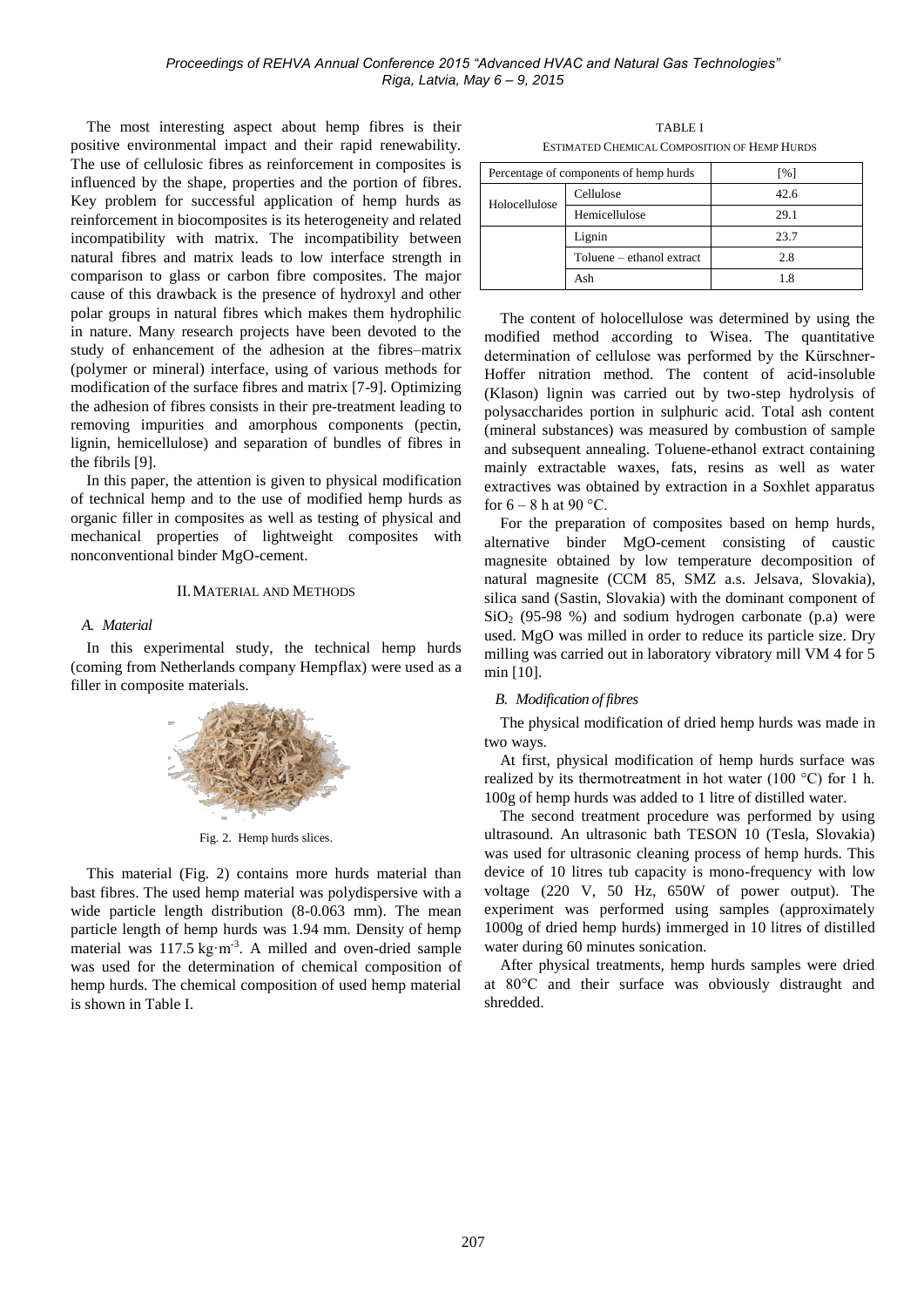# *C. Preparation of composite samples*

Experimental mixtures prepared according to the recipe published in work [11] consisted of 40 vol. % of hemp hurds (unmodified as a referential material and modified), 29 vol. % of MgO-cement and 31 vol. % of water. The components of mixture were homogenized in the dry form and then mixed with water addition. Standard steel cube forms with dimensions 100x100x100 mm were used for preparation of samples in accordance with the standard STN EN 206-1/A1 [12]. The specimens of lightweight composite materials were cured for 2 days in an indoor climate and then were removed from the forms. Curing was continued under laboratory conditions during 7, 28, 60 and 90 days.

## *D. Testing methods*

The density, compressive strength, thermal conductivity coefficient and water absorbability were measured on hardened composite specimens under laboratory conditions. Density was determined in accordance with standard STN EN 12390-7 [13]. Compressive strengths of all lightweight composites were determined using the instrument ADR 2000 (ELE International Ltd., United Kingdom). The thermal conductivity coefficient of samples as the main parameter of heat transport was measured by the commercial device ISOMET 104 (Applied Precision Ltd., Germany). The measurement is based on the analysis of the temperature response of the studied material to heat flow impulses. The heat flow is induced by electrical heating using a resistor heater having direct thermal contact with the surface of the sample. Water absorption (after one hour) was specified in accordance with the standard STN EN 12087/A1 [14].

#### III. RESULTS AND DISCUSSION

The following values are the average of three measurements.

The density values of prepared composite samples, shown in Table II, were ranged from 980 to 1,230 kg·m-3 which places them into the category of lightweight composites. The measured values of density are comparable with building materials, such as aerated autoclaved concrete (800– 1,200 kg·m-3 ) [12].

| Time of<br>hardening<br>Density of<br>sample $[\text{kg} \cdot \text{m}^{-3}]$ | 28 days | 60 days | 90 days |
|--------------------------------------------------------------------------------|---------|---------|---------|
| Referential                                                                    | 1,070   | 1,085   | 1,120   |
| <b>Boiled</b>                                                                  | 980     | 1,030   | 1,070   |
| Ultrasonic<br>treated                                                          | 1,160   | 1,190   | 1,230   |

TABLE II VALUES OF COMPOSITES DENSITY DEPENDING ON TIME OF HARDENING



Fig. 3. Dependence of composites compressive strength on time of hardening.



Fig. 4. Dependence of lightweight composites compressive strength on hemp hurds mean particle length.

The growth of compressive strength on the time of hardening of composite samples based on unmodified and modified hemp hurds is shown in Fig. 3. As it can be seen in Fig. 3, hemp composites based on untreated original hemp hurds have higher values of compressive strength (1.84– 4.9 MPa) in comparison with composites based on hemp hurds modified by hydrothermal treatment (1.12–2.92 MPa). The same behaviour of composites has been observed in the case of hardened specimens with chemically treated hemp hurds [15]. In the case of ultrasonic treated hemp hurds, the strength parameters of prepared composites were higher than the reference sample which could be due to the shredding and cleaning the structure of hemp fibres and improving adhesion to the matrix.

The values of compressive strength of the all 28 days hardened composites shown in Fig. 4 increase with decreasing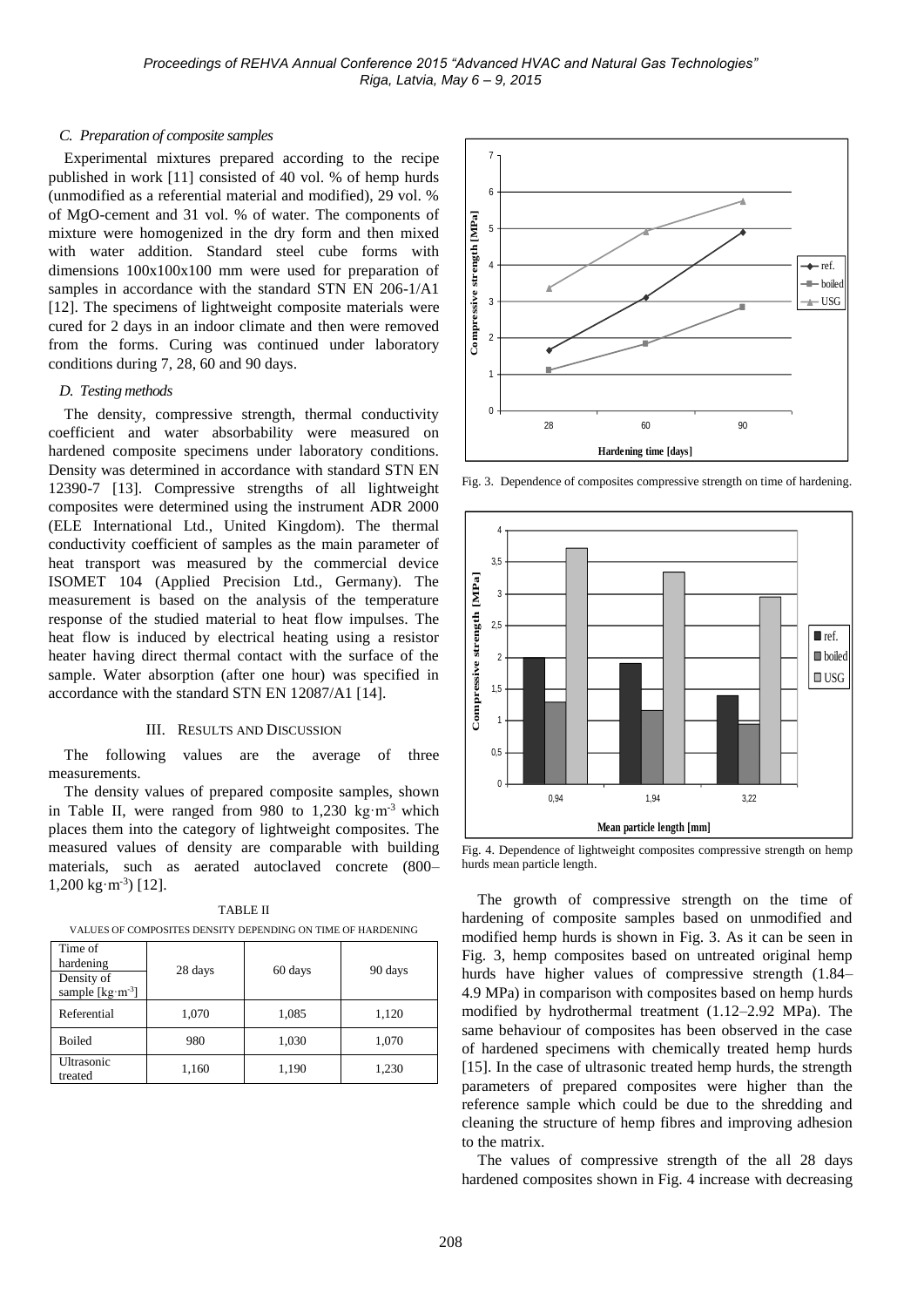mean particle length of hemp hurds slices. This result is in accordance with published data [16], where mechanical properties of hemp hurds composites with binder based on hydrated lime with 5% Portland cement addition are depended on the length of hemp fibres. The best effect on mechanical parameter of composites had ultrasonic treatment of hemp hurds. Higher values of compressive strength are connected with better alignment of hurds slices in volume of inorganic matrix of the composites and with the formation of a denser composite structure.



Fig. 5. Dependence of composites thermal conductivity coefficient on the time of hardening.

Lightweight composites are used as thermal insulation in buildings; this is assessed by measuring their coefficient of thermal conductivity.

The measured values of thermal conductivity coefficient of composites with unmodified and modified hemp hurds (after time of hardening 28, 60 and 90 days), shown in Fig. 5, were varied from  $0.071$  to  $0.17$  W.m<sup>-1</sup>.K<sup>-1</sup>. The best values were recorded for the composite samples based on modified (hydrothermal treated) hemp hurds. These values were lower than values of thermal conductivity of hemp composites with lime binder [17]. As it can be seen in Fig. 5, the values of thermal conductivity coefficient decrease with increasing hardening time. All measured values of the prepared bicomoposites samples are in the range acceptable for the thermal insulating materials.



Fig. 6. Dependence of water absorbability of prepared composite materials on time of hardening.

The water absorption values of the prepared composite samples, shown in Fig. 6, present decreasing water absorbability of composites based on hemp hurds with increasing time of hardening. Values of water absorption are in the range 14.8 – 26 % for biocomposites based on unmodified hemp hurds and in the range 10.3 – 16.1% for composite samples prepared from modified hemp hurds. Water absorbability in hardened composites is dependent on the internal porous system. The results confirmed that the absorbability is decreasing over the time that may indicate the fact that hydration products of binder gradually fill the vacant interior spaces in the composite.

As Fig. 6 shows, the specimens with modified hemp hurds have observably lower values of water absorption than composites based on unmodified fibres. It means that the physical modification of hemp hurds reduced water absorption of the lightweight composites based on cellulosic fibres. According to literature data [18] and our results, the physical treatment changes structural and surface properties of the fibres but it does not extensively change their chemical composition (Table III).

TABLE III VALUES OF COMPOSITES DENSITY DEPENDING ON TIME OF HARDENING

| Percentage of components of hemp hurds<br>$\lceil \% \rceil$ | ref. | boiled | <b>USG</b> |  |  |  |
|--------------------------------------------------------------|------|--------|------------|--|--|--|
| Cellulose                                                    | 42.6 | 43.4   | 44.4       |  |  |  |
| Holocellulose                                                | 77.3 | 77.2   | 77.7       |  |  |  |
| Lignin                                                       | 23.7 | 23.3   | 24.6       |  |  |  |
| Toluene – ethanol extract                                    | 2.8  | 2.4    | 2.6        |  |  |  |
| Ash                                                          | 1.8  | 1.0    | 1.2        |  |  |  |